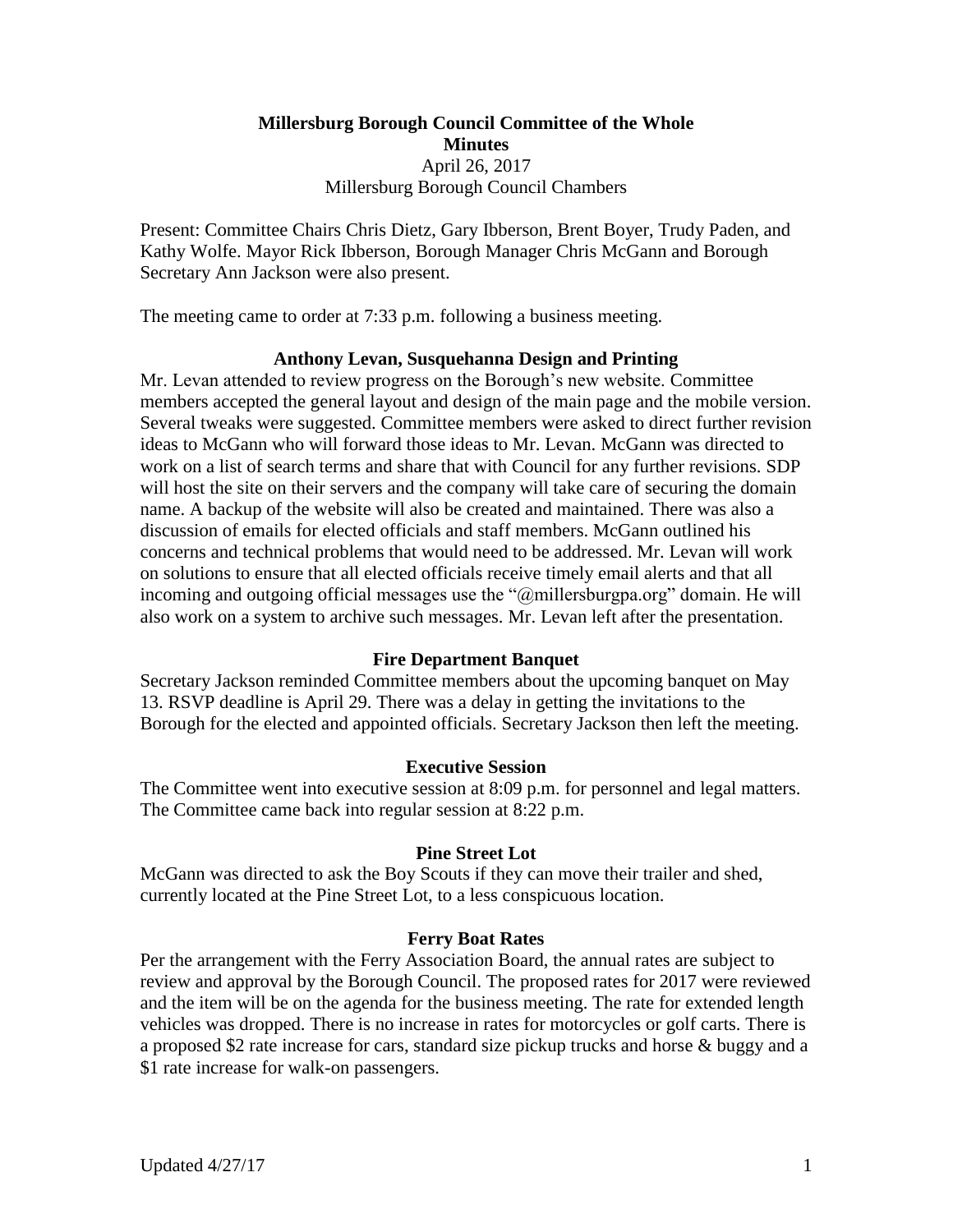# **MYO Park Project**

Committee Chair Boyer will be working with Ann Yost on the final revisions to the scope of work.

### **Grosser Invoice**

The invoice for work at the MYO Park recycling site will be on the agenda for the next business meeting. There was a discussion about the current and near future plans for the site.

# **Master Parks Plan RFP**

The RFP was recently approved by DCNR. McGann still needs some documents from Solicitor Terry Kerwin to pass along to DCNR. Chairman Boyer then left the meeting.

#### **2017 Paving Project**

Core samples were taken and the data passed along to Brinjac Engineering. Borough Engineer Anne Anderson has not yet completed her recommendations. McGann hopes to have that ready for the May business meeting. If so, the intention is to seek approval to go out to bid on the project.

#### **Route 147 Bridge Replacement**

PennDOT is planning to replace the culvert on Route 147 adjacent to the former NAPA store in 2021. Some private property may need to be used for redirecting traffic during the construction. McGann reported that he was contacted by the engineer on the project, Gannet-Fleming. The engineer is particularly concerned about the NAPA building as it is built on a culvert adjacent to the highway culvert. Light-Heigel will be inspecting the building on Friday to see if there are any structural concerns about this building. Chairwoman Paden then left the meeting.

#### **Roster Requirements**

McGann suggested dropping the roster requirements for sports leagues using Borough facilities. After a brief discussion, it was agreed that this requirement is not necessary and the requirement will be dropped from future agreements. However, McGann was directed to ask the leagues for a number of participants at the beginning of their seasons.

#### **User Fees**

There was a discussion about the need to charge user fees prior to events rather than after the fact. It was decided that, moving forward, one particular user will have to pay user fees in advance due to a specific situation regarding payment.

# **Exterior Lights – 101 West Street**

McGann showed the committee members an artist rendition of the proposed exterior lights. Committee members approved the general design, but directed McGann to do some additional research on appropriate wattage levels. An electrician has been contacted to quote an installation price. McGann will also research the history of the existing lamp posts to see if they have any historical value.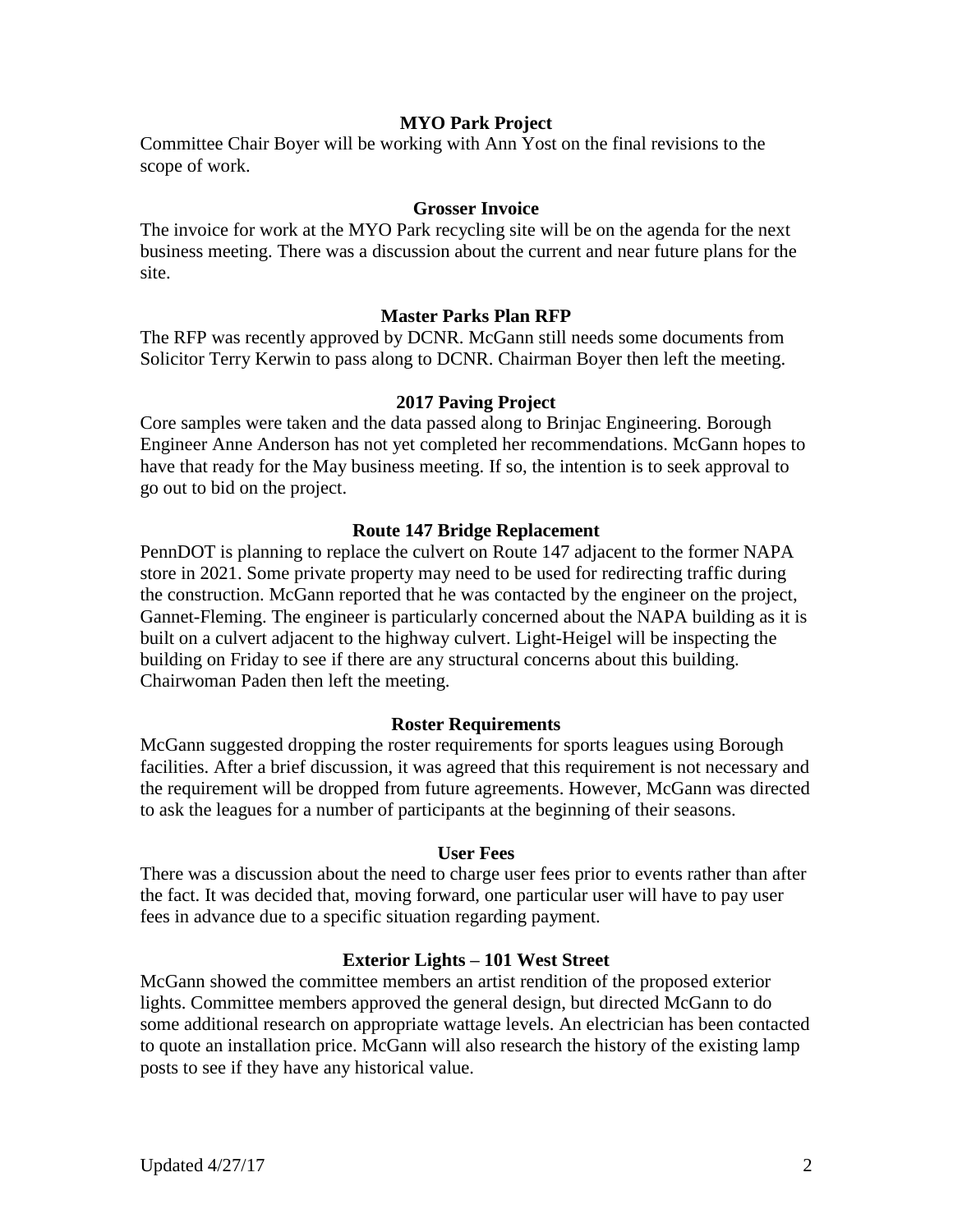# **Office Copier**

Quotes are still being gathered. Chairman Dietz mentioned that copiers are one of the items that fall under Co-Stars contracts and McGann will pursue that program with the various vendors.

#### **2016-2017 Road Salt Invoice**

There were no comments on the invoice, which covers the Borough's road salt purchases for the 2016-2017 winter season. Payment of the invoice will be an action item.

#### **Core Samples**

McGann proposed hiring New Enterprise Stone and Lime to perform a number of core samples on streets that are scheduled for maintenance work in future years. The cost is \$75 per hour with an estimated 10 hours of work. This is an acceptable Liquid Fuels expense. The core samples will be used to refine the necessary scope of work on the future street projects. The long range plan will be posted on the Borough website.

#### **State Street Storm Sewer Project**

Chairman Dietz updated the committee on the progress of this project. At this time, the Borough is asking Dauphin County to reconsider their decision to not pay \$33,000 in outstanding fees to Brinjac.

#### **Non-Discrimination Policy**

The Committee reviewed the proposed policy, which essentially mirrors the policies found in the employee manual. Chairwoman Wolfe directed McGann to research whether a similar policy exists. This item will be an agenda item as a resolution.

#### **Fee Schedule Amendment**

McGann requested that the Committee make amendments to the fee schedule regarding zoning fees, specifically fees charged for alterations to existing structures. His proposed fees were accepted and he was directed to draft a resolution to that effect for action at the next business meeting.

#### **IT Services Contracts**

Millersburg Information Systems (MIS) has proposed new monthly rates to provide computer services for the Administration and the Police Department. Both rates are lower than the current rates based on the amount of services used. The Administration rate would be \$110 per month, down from \$120 and the Police Department rate would be \$320 per month, down from \$395. In order to take advantage of the lower rates for the May billing cycle, McGann was directed to sign and return the contracts right away. The contracts will be on the business meeting agenda for ratification. McGann also reported that MIS intends to revisit the rates again this fall in anticipation of the 2018 budget.

#### **HB 1071**

McGann reported that state Rep. Vitalie's office contacted him regarding this legislation. After some discussion, the Committee opted not take action on this matter.